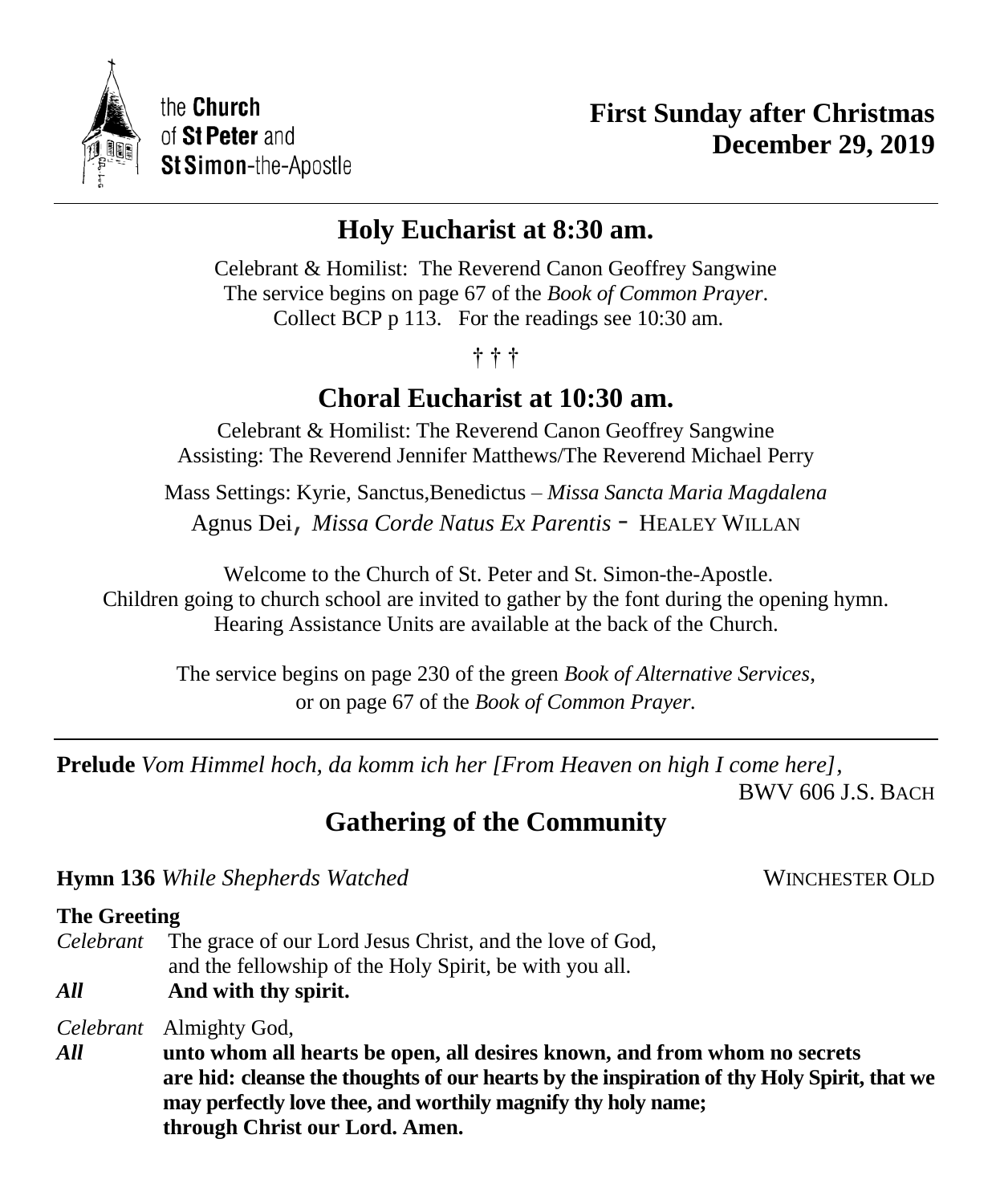- *Celebrant* Our Lord Jesus Christ said: hear, O Israel, the Lord our God is one Lord; and thou shalt love the Lord thy God with all thy heart, and with all thy soul, and with all thy mind, and with all thy strength. This is the first and great commandment. And the second is like unto it: thou shalt love thy neighbour as thyself. On these two commandments hang all the law and the prophets.
- *All* **Lord have mercy upon us, and write both these thy laws in our hearts, we beseech thee.**

## **Gloria - Hymn Book #679** MERBECKE

*Celebrant* Glory be to God on high,

**and in earth peace, good will towards all. We praise thee, we bless thee, we worship thee, we glorify thee, we give thanks to thee for thy great glory, O Lord God, heavenly King, God the Father Almighty O Lord, the only-begotten Son, Jesu Christ; O Lord God, Lamb of God, Son of the Father, that takest away the sin of the world, have mercy upon us. Thou that takest away the sin of the world, receive our prayer. Thou that sittest at the right hand of God the Father, have mercy upon us. For thou only art holy; thou only art the Lord; thou only, O Christ, with the Holy Ghost, art most high in the glory of God the Father. Amen.**

### **Collect of the Day**

*Celebrant* Almighty God, who hast given us thine only-begotten Son to take our nature upon him, and as at this time to be born of a pure virgin: grant that we being regenerate and made thy children by adoption and grace, may daily be renewed by thy Holy Spirit; through the same our Lord Jesus Christ, who liveth and reigneth with thee and the same Spirit, ever one God, world without end. **Amen.**

# **Proclamation of the Word**

**Old Testament Lesson** *Isaiah 63.7-9* Read by Isabelle Robinson

*Reader* The Old Testament Lesson is written in the 63<sup>rd</sup> chapter of the Book of the Prophet Isaiah, beginning at the  $7<sup>th</sup>$  verse.

I will recount the gracious deeds of the LORD, the praiseworthy acts of the LORD, because of all that the LORD has done for us, and the great favour to the house of Israel that he has shown them according to his mercy, according to the abundance of his steadfast love. For he said, 'Surely they are my people, children who will not deal falsely'; and he became their saviour in all their distress. It was no messenger or angel but his presence that saved them; in his love and in his pity he redeemed them; he lifted them up and carried them all the days of old.

*Reader* The word of the Lord. *All* **Thanks be to God.**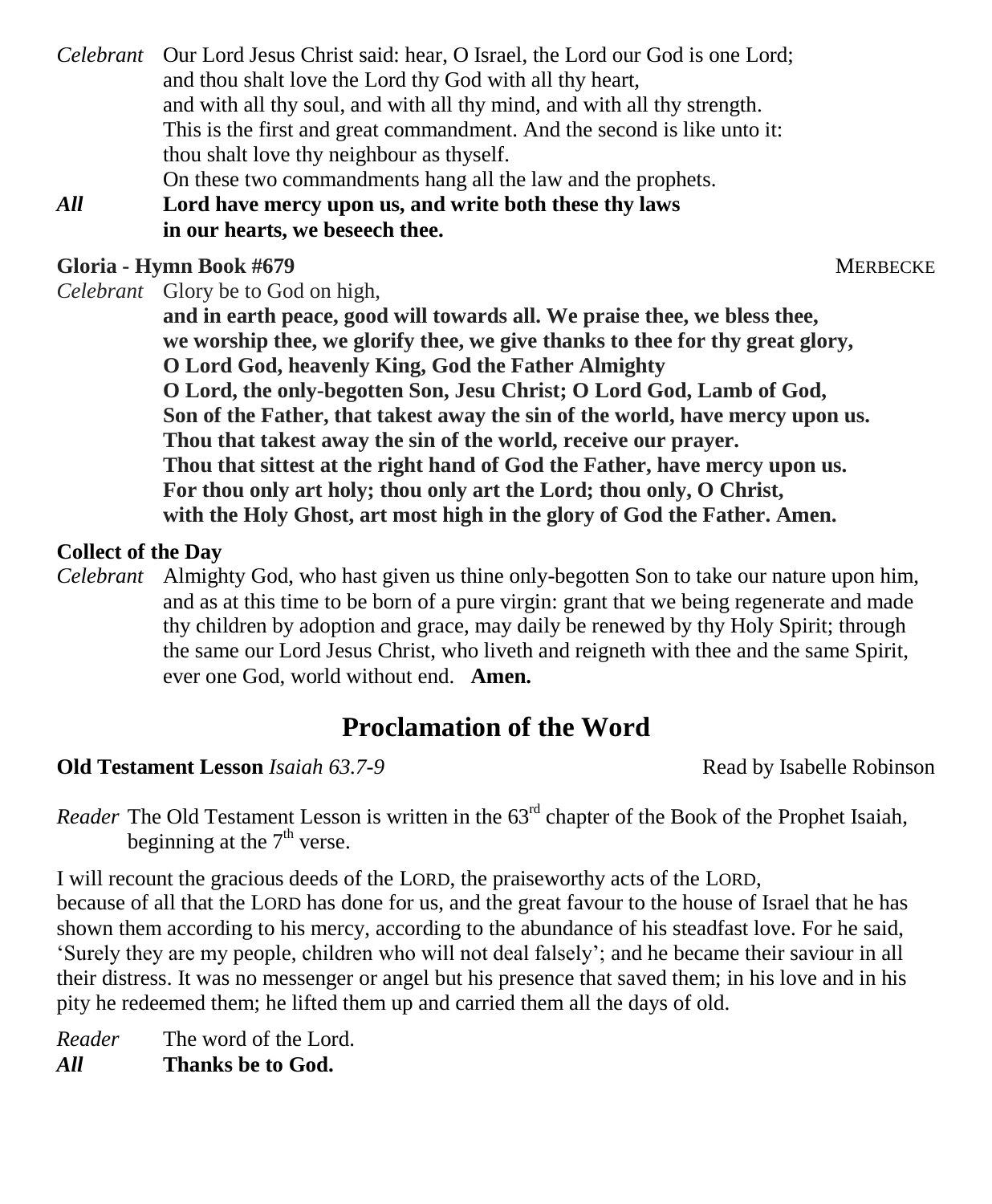**Psalm 148** *Please remain seated.*



 $1$  O praise the 'Lord  $\cdot$  from the ' heavens: / praise ' -- him ' in the ' heights.

<sup>2</sup> Praise him, all ye ' angels of ' his: / praise ' -- him ' all his ' host.

<sup>3</sup> Praise him ' sun and ' moon: / praise him ' all ye ' stars of ' light.

 $4$  Praise him ' all ye ' heavens,  $\sqrt{ }$  and ye waters that ' are a'bove the ' heavens.

 $<sup>5</sup>$  Let them praise the 'Name  $\cdot$  of the 'Lord; / for he commanded ' and they ' were cre'ated.</sup>

 $<sup>6</sup>$  He hath made them fast for 'ever and 'ever: /</sup>

he hath given them a ' law which ' shall not  $\cdot$  be ' broken.

 $7$  Praise the 'Lord  $\cdot$  from the 'earth, / ye 'dragons and ' all ' deeps;

<sup>8</sup> Fire and hail, 'snow and 'vapour, / wind and 'storm, ful'filling his 'word;

 $9$  Mountains and ' all ' hills; / fruitful ' trees and ' all ' cedars;

 $10$  Beasts and ' all ' cattle; / creeping ' things and ' feathered ' fowls;

 $11$  Kings of the earth, and ' all ' peoples; / princes and all ' judges ' of the ' world;

<sup>12</sup> Young men and ' maidens to'gether; / old ' men ' and ' children;

<sup>13</sup> Let them praise the 'Name  $\cdot$  of the 'Lord; /

for his Name only is excellent, and his ' glory a-bove ' heaven and ' earth.

<sup>14</sup> He shall exalt the horn of his people; all his ' saints shall ' praise him: / even the children of Israel, even the ' people that ' serveth ' him.

**Epistle** *Hebrews* 2.10-18 Read by Isabelle Robinson

*Reader* The Epistle is written in the  $2<sup>nd</sup>$  chapter of the epistle to the Hebrews, beginning at the  $10^{th}$  verse.

It was fitting that God, for whom and through whom all things exist, in bringing many children to glory, should make the pioneer of their salvation perfect through sufferings. For the one who sanctifies and those who are sanctified all have one Father. For this reason Jesus is not ashamed to call them brothers and sisters, saying, 'I will proclaim your name to my brothers and sisters, in the midst of the congregation I will praise you.' And again, 'I will put my trust in him.' And again, 'Here am I and the children whom God has given me.' Since, therefore, the children share flesh and blood, he himself likewise shared the same things, so that through death he might destroy the one who has the power of death, that is, the devil, and free those who all their lives were held in slavery by the fear of death. For it is clear that he did not come to help angels, but the descendants of Abraham. Therefore he had to become like his brothers and sisters in every respect, so that he might be a merciful and faithful high priest in the service of God, to make a sacrifice of atonement for the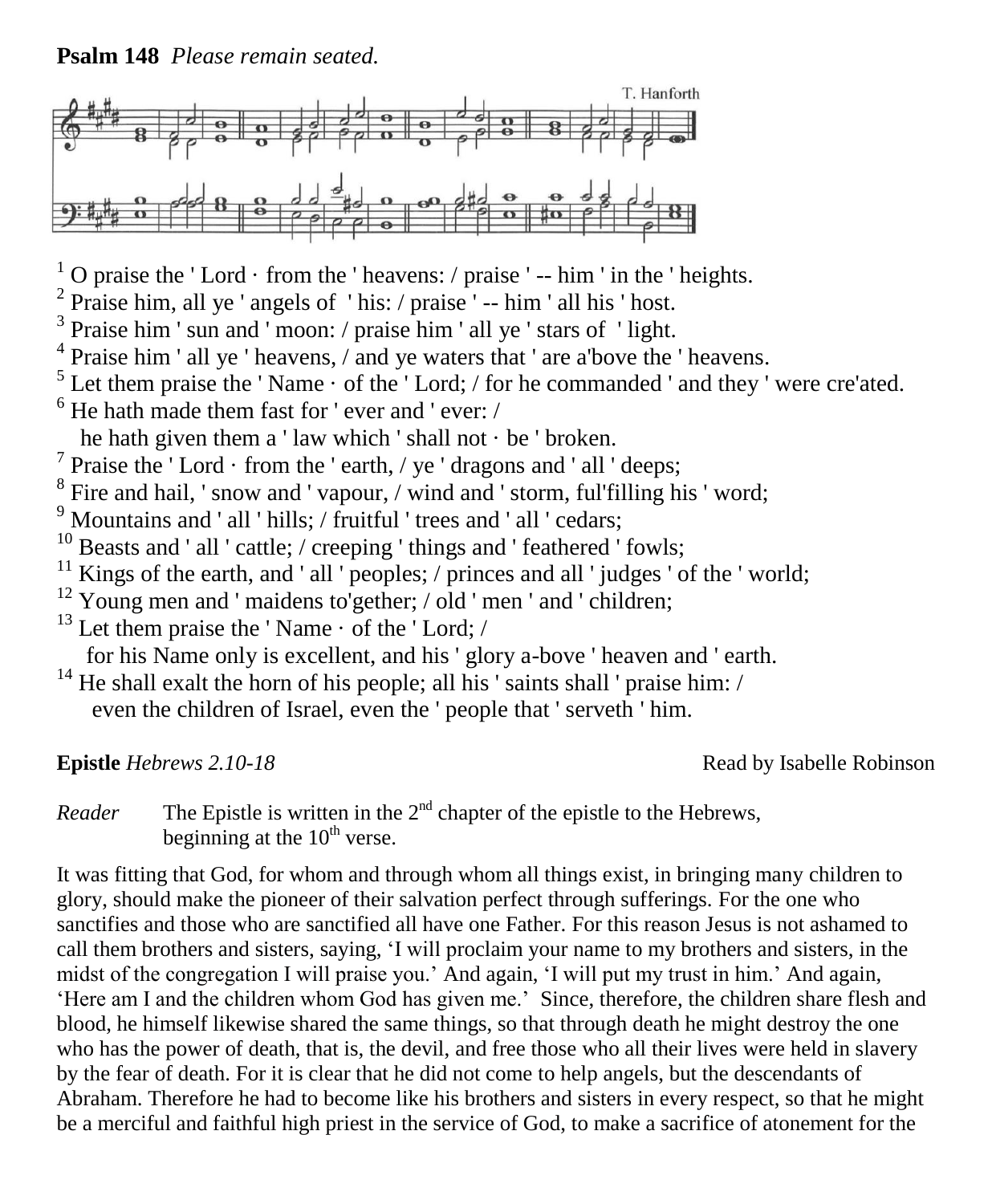sins of the people. Because he himself was tested by what he suffered, he is able to help those who are being tested.

#### *Reader* The word of the Lord. *All* **Thanks be to God.**

**Gradual Hymn** *Unto Us A Boy Is Born* PUER NOBIS NASCITUR

Unto us a boy is born! King of all creation, came he to a world forlorn, the Lord of every nation.

Cradled in a stall was he with sleepy cows and asses; but the very beasts could see that he us all surpasses.

Herod then with fear was filled: 'A prince', he said, 'in Jewry!' All the little boys he killed at Bethlem in his fury.

Now may Mary's son, who came so long ago to love us, lead us all with hearts aflame unto the joys above us.

He the Source and he the End! Let the organ thunder, while our happy voices rend the jocund air asunder!

### **The Holy Gospel** *Matthew 2.13-23*

*Gospeller* The Lord be with you.

*All* **And with thy spirit.**

Gospeller The Holy Gospel is written in the 2<sup>nd</sup> chapter of the Gospel according to St. Matthew, beginning at the  $13<sup>th</sup>$  verse.

### *All* **Glory be to thee, O Lord.**

Now after they had left, an angel of the Lord appeared to Joseph in a dream and said, 'Get up, take the child and his mother, and flee to Egypt, and remain there until I tell you; for Herod is about to search for the child, to destroy him.' Then Joseph got up, took the child and his mother by night, and went to Egypt, and remained there until the death of Herod. This was to fulfil what had been spoken by the Lord through the prophet, 'Out of Egypt I have called my son.' When Herod saw that he had been tricked by the wise men, he was infuriated, and he sent and killed all the children in and around Bethlehem who were two years old or under, according to the time that he had learned from the wise men. Then was fulfilled what had been spoken through the prophet Jeremiah: 'A voice was heard in Ramah, wailing and loud lamentation, Rachel weeping for her children; she refused to be consoled, because they are no more.' When Herod died, an angel of the Lord suddenly appeared in a dream to Joseph in Egypt and said, 'Get up, take the child and his mother, and go to the land of Israel, for those who were seeking the child's life are dead.' Then Joseph got up, took the child and his mother, and went to the land of Israel. But when he heard that Archelaus was ruling over Judea in place of his father Herod, he was afraid to go there. And after being warned in a dream, he went away to the district of Galilee. There he made his home in a town called Nazareth, so that what had been spoken through the prophets might be fulfilled, 'He will be called a Nazorean.'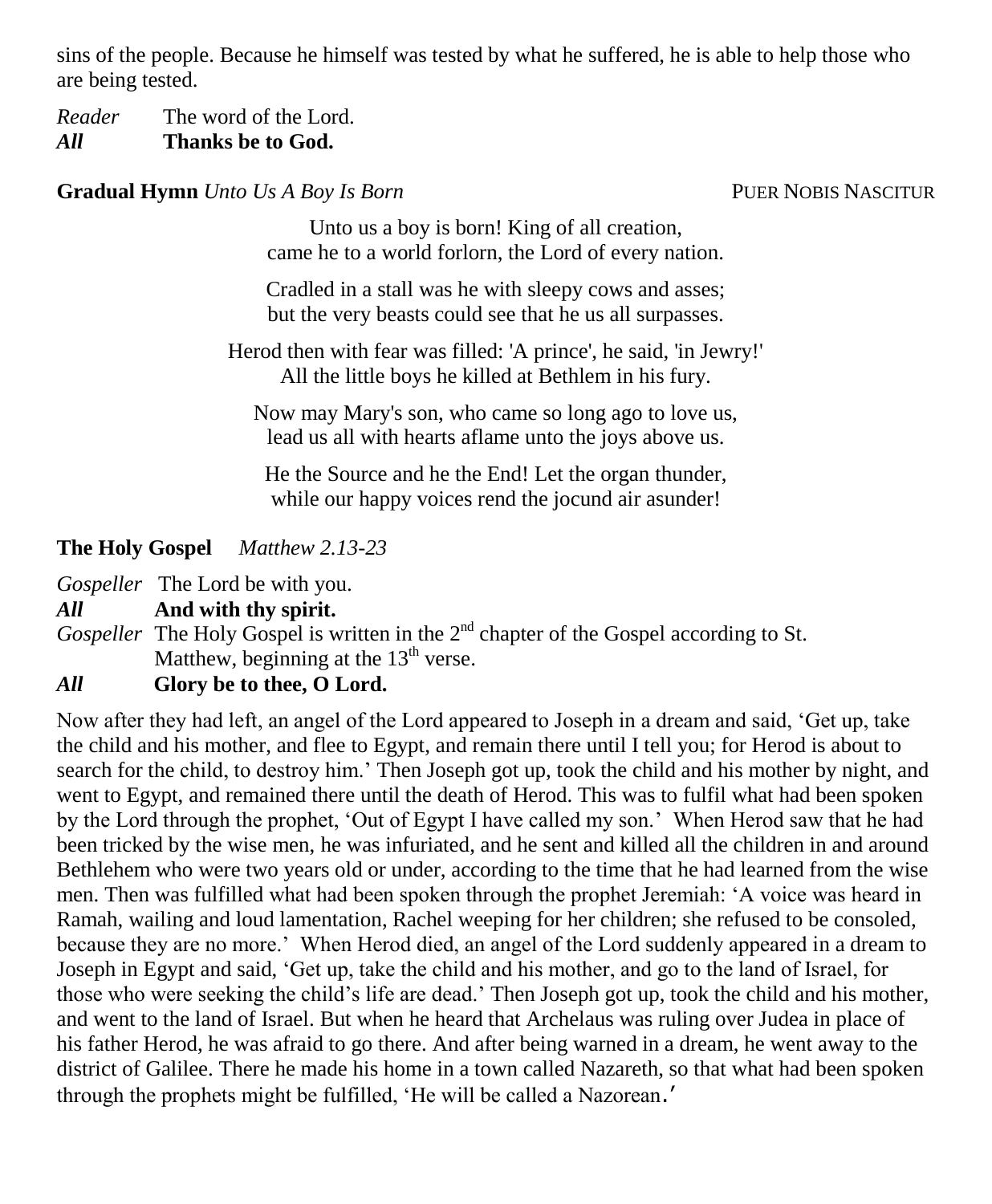*Gospeller* The Gospel of Christ. *All* **Praise be to thee, O Christ.**

#### **Homily**

**Nicene Creed** 

*Celebrant* I believe in one God,

*All* **the Father almighty, maker of heaven and earth, and of all things visible and invisible; and in one Lord Jesus Christ, the only-begotten Son of God, begotten of the Father before all worlds, God, of God; Light, of Light; very God, of very God; begotten, not made; being of one substance with the Father; through whom all things were made: who for us and for our salvation came down from heaven, and was incarnate by the Holy Ghost of the Virgin Mary, and was made man, and was crucified also for us under Pontius Pilate. He suffered and was buried, and the third day he rose again, according to the scriptures, and ascended into heaven, and sitteth on the right hand of the Father. And he shall come again with glory to judge both the quick and the dead: whose kingdom shall have no end. And I believe in the Holy Ghost, the Lord, the giver of life, who proceedeth from the Father and the Son, who with the Father and the Son together is worshipped and glorified, who spake by the prophets. And I believe one, holy, catholic, and apostolic Church. I acknowledge one baptism for the remission of sins. And I look for the resurrection of the dead, and the life of the world to come. Amen.**

**Prayers of the People** *Please kneel or stand, as able.* Led by Ian Corlett

#### **Confession and Absolution**

*The Celebrant invites the General Confession. Silence is kept. Please kneel, as able.*

*Celebrant* Almighty God,

*All* **Father of our Lord Jesus Christ, maker of all things and judge of all people: we acknowledge and confess our manifold sins and wickedness, which we from time to time most grievously have committed, by thought, word and deed, against thy divine majesty. We do earnestly repent, and are heartily sorry for these our misdoings. Have mercy upon us, most merciful Father; for thy Son our Lord Jesus Christ's sake, forgive us all that is past; and grant that we may ever hereafter serve and please thee in newness of life, to the honour and glory of thy name; through Jesus Christ our Lord. Amen.**

*The Absolution is pronounced.*

#### **The Peace**

*Celebrant* The peace of the Lord be always with you. *All* **And with thy spirit.**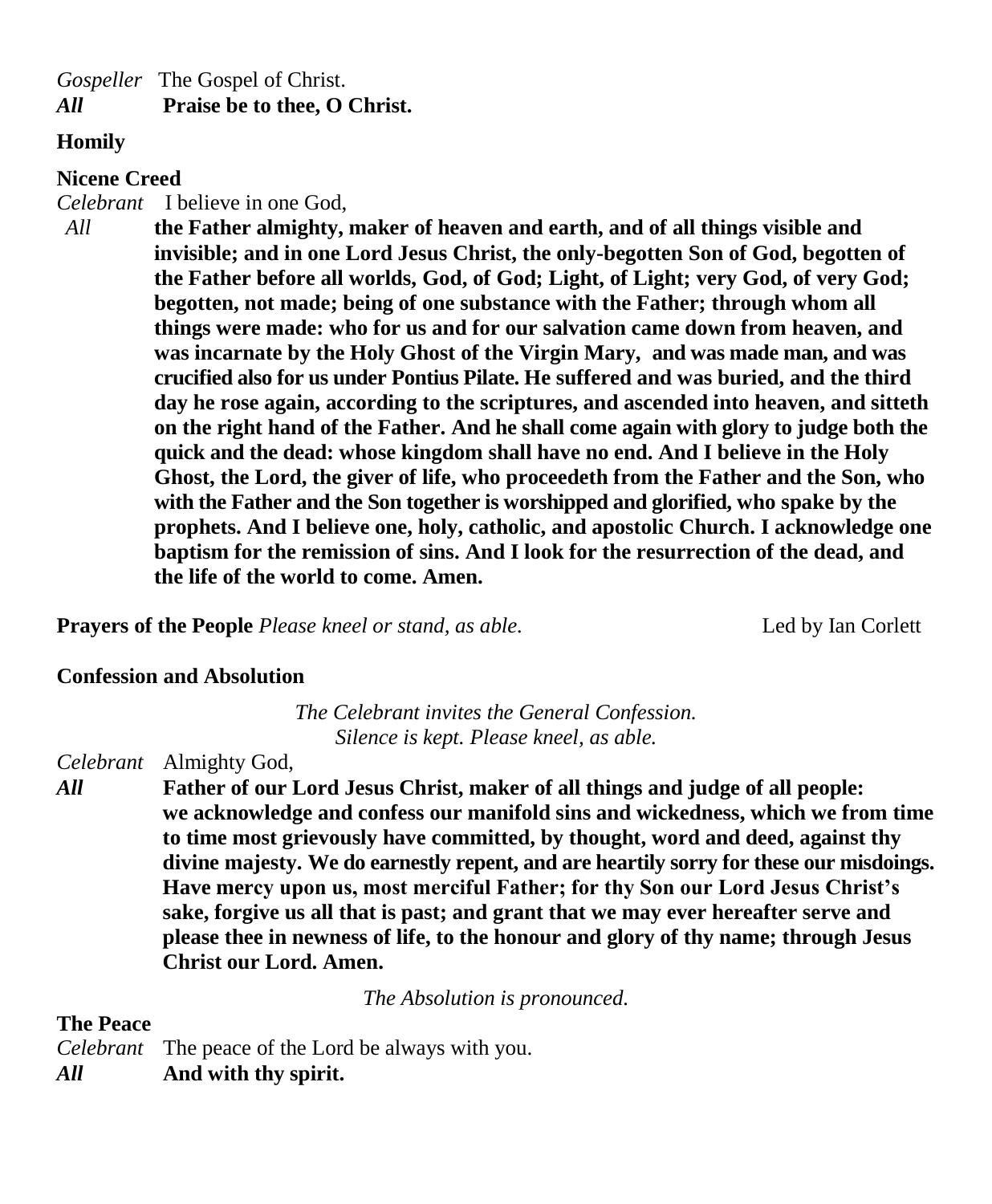*We invite you to share a sign of peace with those near you – a handshake, slight bow or other form of greeting. Please respect the wishes of those who prefer not to shake hands.*

## **Celebration of the Eucharist**

**Offertory Hymn 151** All Poor Folk and Humble *OLWEN* 

*During the hymn collection will be taken.*

#### **Prayer over the Gifts**

*Celebrant* God of light, in the birth of thy Son we see thy glory. May we who share in this mystery grow daily in thy love. This we ask in the name of Jesus Christ the Lord. **Amen.**

#### **Great Thanksgiving**

|            | <i>Celebrant</i> The Lord be with you.                    |
|------------|-----------------------------------------------------------|
|            | <i>All</i> <b>And with thy spirit.</b>                    |
|            | <i>Celebrant</i> Lift up your hearts.                     |
|            | <i>All</i> <b>Solution</b> We lift them up unto the Lord. |
|            | <i>Celebrant</i> Let us give thanks unto our Lord God.    |
| <i>All</i> | It is meet and right so to do.                            |

*The Celebrant continues with the Proper Preface. Then all sing:*



*Celebrant* All glory be to thee, O Lord our God, who didst make us in thine own image; and, of thy tender mercy, didst give thine only Son Jesus Christ to take our nature upon him, and to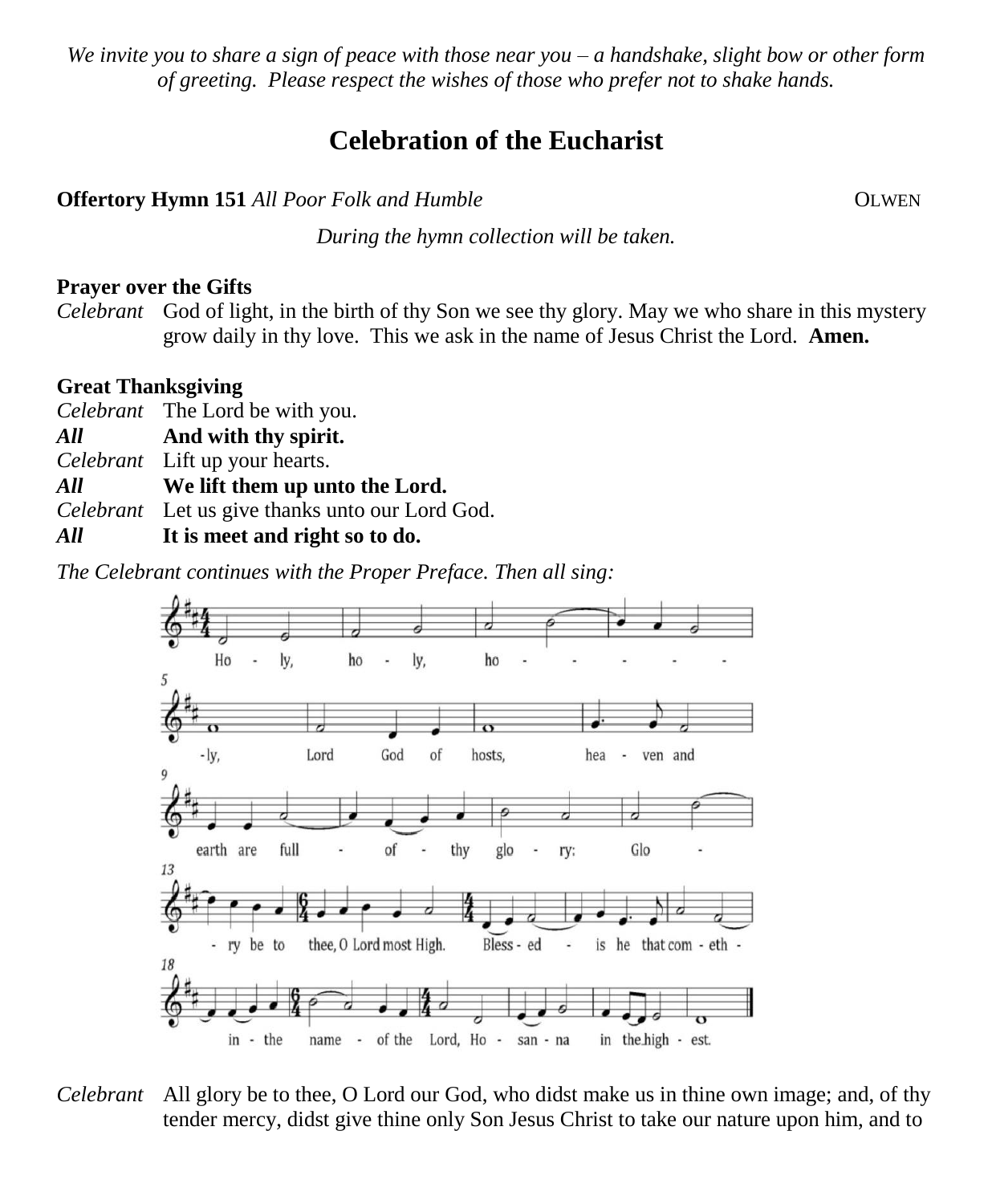suffer death upon the cross for our redemption. He made there a full and perfect sacrifice for the whole world; and did institute, and in his holy Gospel command us to continue, a perpetual memory of that his precious death and sacrifice, until his coming again; who, in the same night that he was betrayed, took bread; and when he had given thanks to thee, he broke it, and gave it to his disciples, saying, "Take, eat, this is my body, which is given for you. Do this in remembrance of me." Likewise, after supper, he took the cup; and when he had given thanks, he gave it to them, saying, "Drink this, all of you; for this is my blood of the new covenant, which is shed for you, and for many, for the remission of sins. Do this, as oft as ye shall drink it, in remembrance of me." Wherefore, O Lord and heavenly Father, we thy people do celebrate and make, with these thy holy gifts which we now offer unto thee, the memorial thy Son hath commanded us to make; having in remembrance his blessed passion and precious death, his mighty resurrection and glorious ascension; and looking for his coming again with power and great glory. And we most humbly beseech thee, O merciful Father, to hear us, and, with thy Word and Holy Spirit, to bless and sanctify these gifts of bread and wine, that they may be unto us the body and blood of thy dearly-beloved Son Jesus Christ. *All* **We praise thee, we bless thee, we thank thee, and we pray to thee, Lord our God.**

*Celebrant* And we earnestly desire thy fatherly goodness to accept this our sacrifice of praise and thanksgiving, whereby we offer and present unto thee, O Lord, ourselves, our souls and bodies. Grant, we beseech thee, that all who partake of this holy communion may worthily receive the most precious body and blood of thy Son Jesus Christ, and be filled with thy grace and heavenly benediction; and also that we and all thy whole Church may be made one body with him, that he may dwell in us, and we in him; through the same Jesus Christ our Lord; By whom, and with whom, and in whom, in the unity of the Holy Spirit all honour and glory be unto thee, O Father Almighty, world without end. **Amen.**

#### **Lord's Prayer –** *Sung* **Hymn Book #684** MERBECKE

*Celebrant* We do not presume,

*All* **to come to this thy table, O merciful Lord, trusting in our own righteousness, but in thy manifold and great mercies. We are not worthy so much as to gather up the crumbs under thy table. But thou art the same Lord, whose property is always to have mercy: grant us therefore, gracious Lord, so to eat the flesh of thy dear Son Jesus Christ, and to drink his blood, that our sinful bodies may be made clean by his body, and our souls washed through his most precious blood, and that we may evermore dwell in him, and he in us. Amen.**

#### **Agnus Dei**

*Choir* O Lamb of God, that takest away the sin of the world, have mercy upon us (repeat). O Lamb of God, that takest away the sin of the world, grant us thy peace.